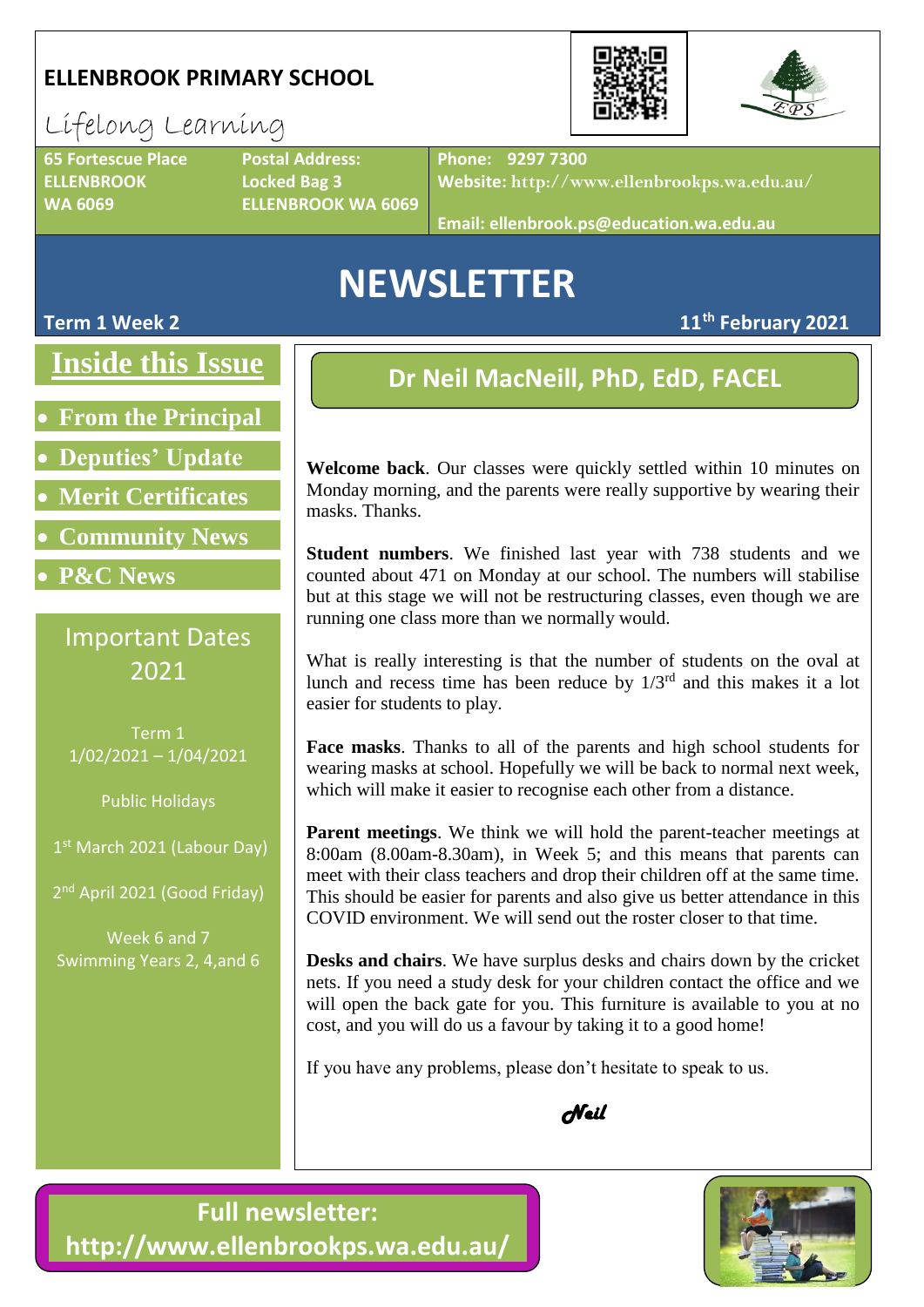

**DEPUTIES' UPDATE**

**School Board** - We are seeking to fill 1 vacancy on the EPS School Board. This position has a two-year tenure and nomination forms can be obtained from the School Office. If we receive more nominations than available positions, we will ask the community to vote. Please include a short summary (100 words) of the skills you will bring to Board deliberations. Please address your form to Dr Neil MacNeill and mark it CONFIDENTIAL. Nominations will close on Friday 26 February 21.

**Uniform Shop** – The uniform shop will be opening on Tuesdays and Thursdays between 8:45am – 9:15am. There will be a small selection of school hats made available for purchase in the office. The cost will be \$11.00 and on a cash only basis.

Arbor Grove Dental Therapy Centre will be opening:

**Monday- Friday**

**8.00AM- 4.00PM**

For emergencies outside these hours or during public holidays please contact the **Emergency Service on 1800 098 818, The Oral Health Centre on (08) 6457 4400 (Eligibility Applies), OR your Private Dentist.**

Parents must attend dental examination appointments with their children. If you have not received an appointment in the past few years, we may not have your current address. Please contact us and advise of any address or contact detail changes.

Text message reminders will be sent two days prior to your dental appointment.

High School Students are eligible to attend the Dental Therapy Centre from year 7 to year 11 or until they turn 17, whichever occurs first. If your child is not already enrolled, it's not too late to enrol now!

Thank you,

**ARBOR GROVE DENTAL THERAPY STAFF (08) 9296 7388**



Lifelong Learning